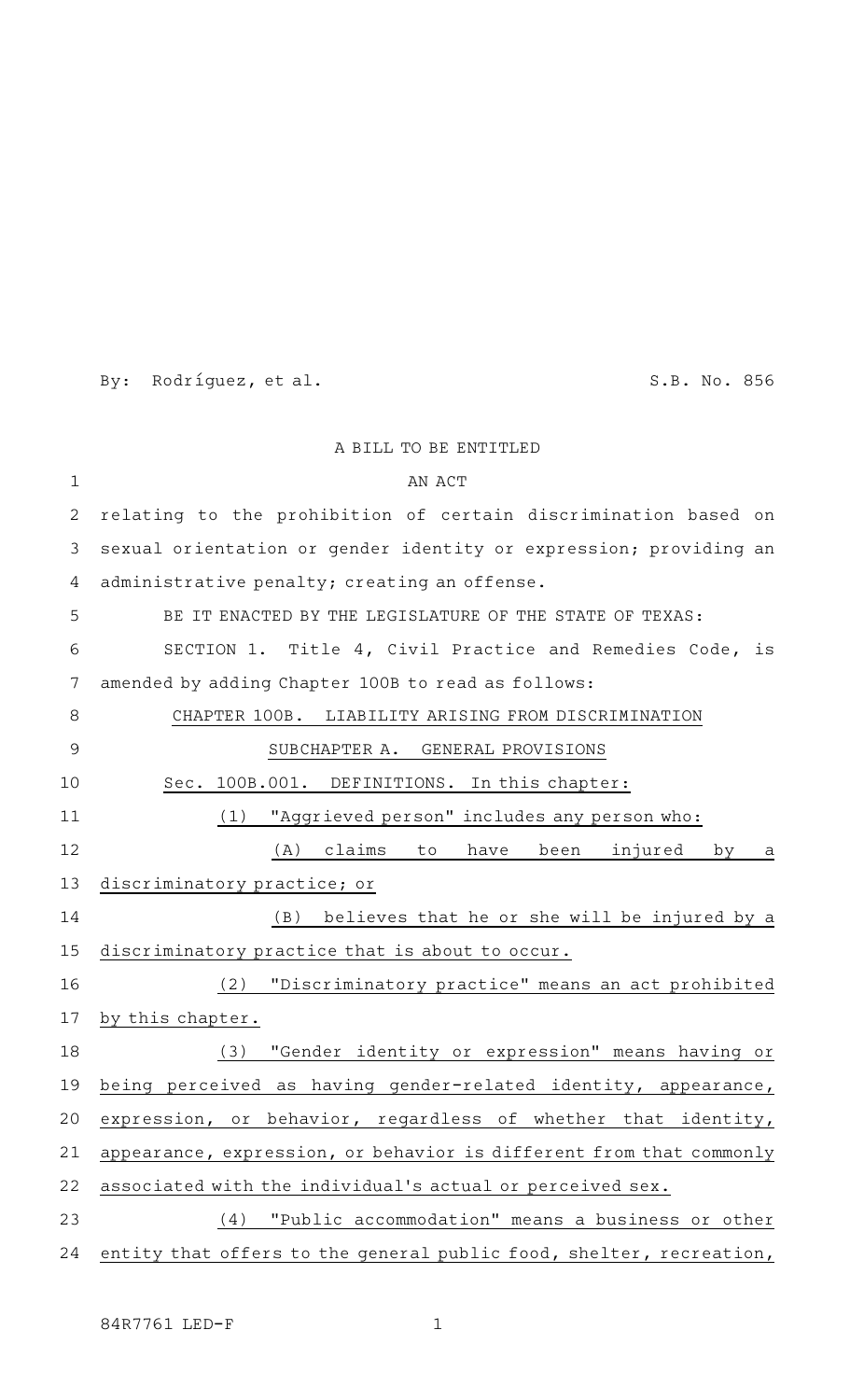or amusement, or any other goods, service, privilege, facility, or accommodation. (5) "Religious organization" means: (A) a religious corporation, association, or society; or (B) a school, institution of higher education, or other educational institution, not otherwise a religious organization, that:  $(i)$  is wholly or substantially controlled, managed, owned, or supported by a religious organization; or (ii) has a curriculum directed toward the propagation of a particular religion. (6) "Sexual orientation" means the actual or perceived status of an individual with respect to the individual 's sexuality. Sec. 100B.002. APPLICABILITY OF CHAPTER. (a) Except as provided by Subsection (b), this chapter does not apply to a religious organization. (b) This chapter applies to activities conducted by a religious organization for profit to the extent that those activities are subject to federal taxation under Section 511(a), Internal Revenue Code of 1986, as that section existed on September 1, 2015. SUBCHAPTER B. DISCRIMINATION IN PUBLIC ACCOMMODATIONS PROHIBITED Sec. 100B.051. PUBLIC ACCOMMODATIONS. (a) Except as provided by Subsection (b), a person commits a discriminatory practice and violates this chapter if the person, because of the sexual orientation or gender identity or expression of an 1 2 3 4 5 6 7 8 9 10 11 12 13 14 15 16 17 18 19 20 21 22 23 24 25 26 27

S.B. No. 856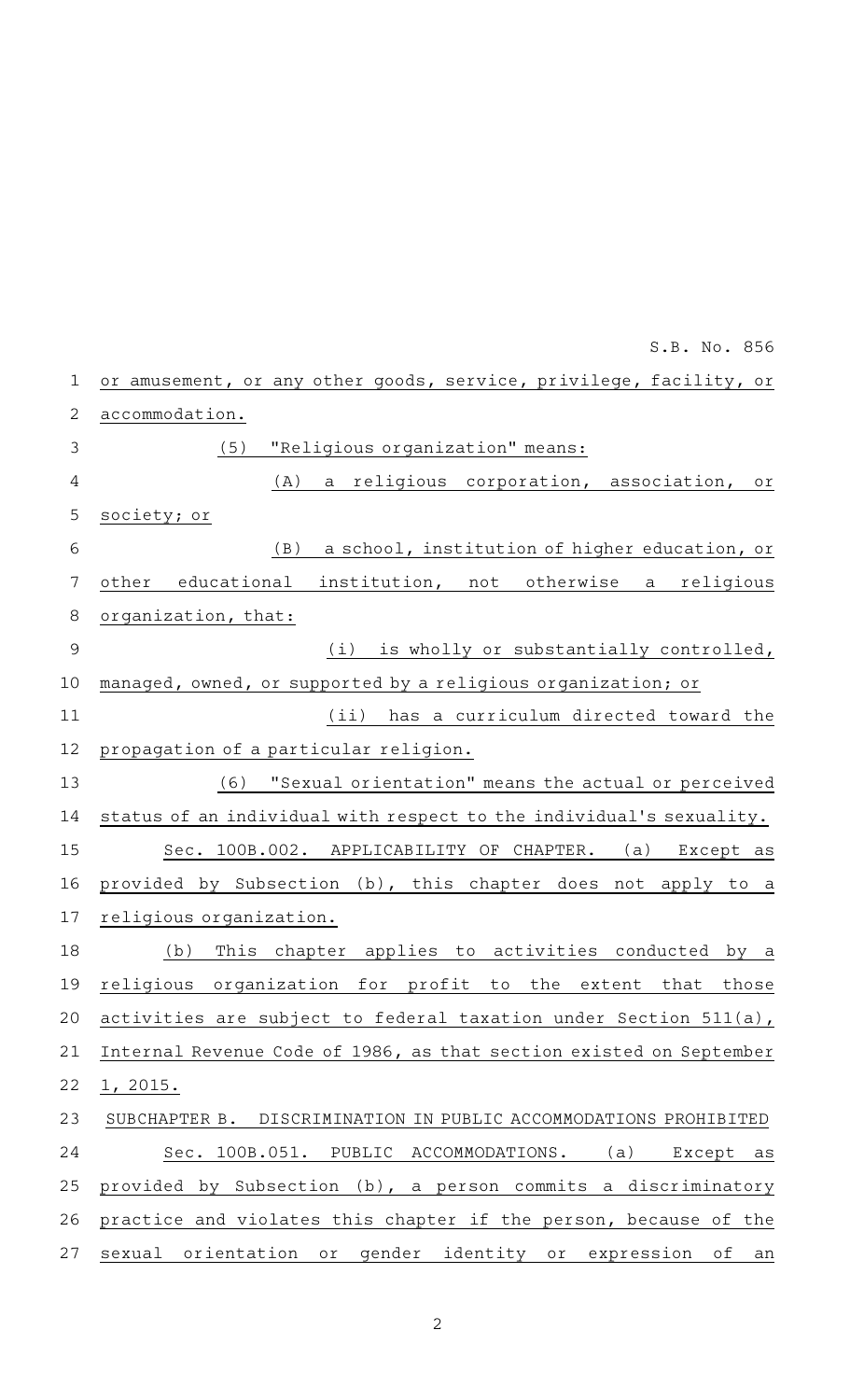individual: (1) denies that individual full and equal accommodations in any place of public accommodation in this state, subject only to the conditions and limitations established by law and applicable to all persons; or (2) otherwise discriminates against or segregates or separates the individual based on sexual orientation or gender identity or expression. (b) A person does not commit a discriminatory practice or violate this chapter under Subsection (a) if segregation or separation of an individual is necessary to provide a service that: (1) provides acceptance, support, and understanding to the individual;  $(2)$  assists the individual with coping with the individual's sexual orientation or gender identity or expression, maintaining social support, and exploring and identifying the individual's identity; or (3) provides support to an individual undergoing a gender transition. (c) The services described by Subsection (b)(2) include a sexual orientation-neutral intervention for preventing or addressing unlawful conduct or unsafe sexual practices if the intervention does not seek to change the individual's sexual orientation or gender identity or expression. SUBCHAPTER C. CAUSE OF ACTION Sec. 100B.101. CIVIL ACTION. An aggrieved person may file a civil action in district court not later than the second 1 2 3 4 5 6 7 8 9 10 11 12 13 14 15 16 17 18 19 20 21 22 23 24 25 26 27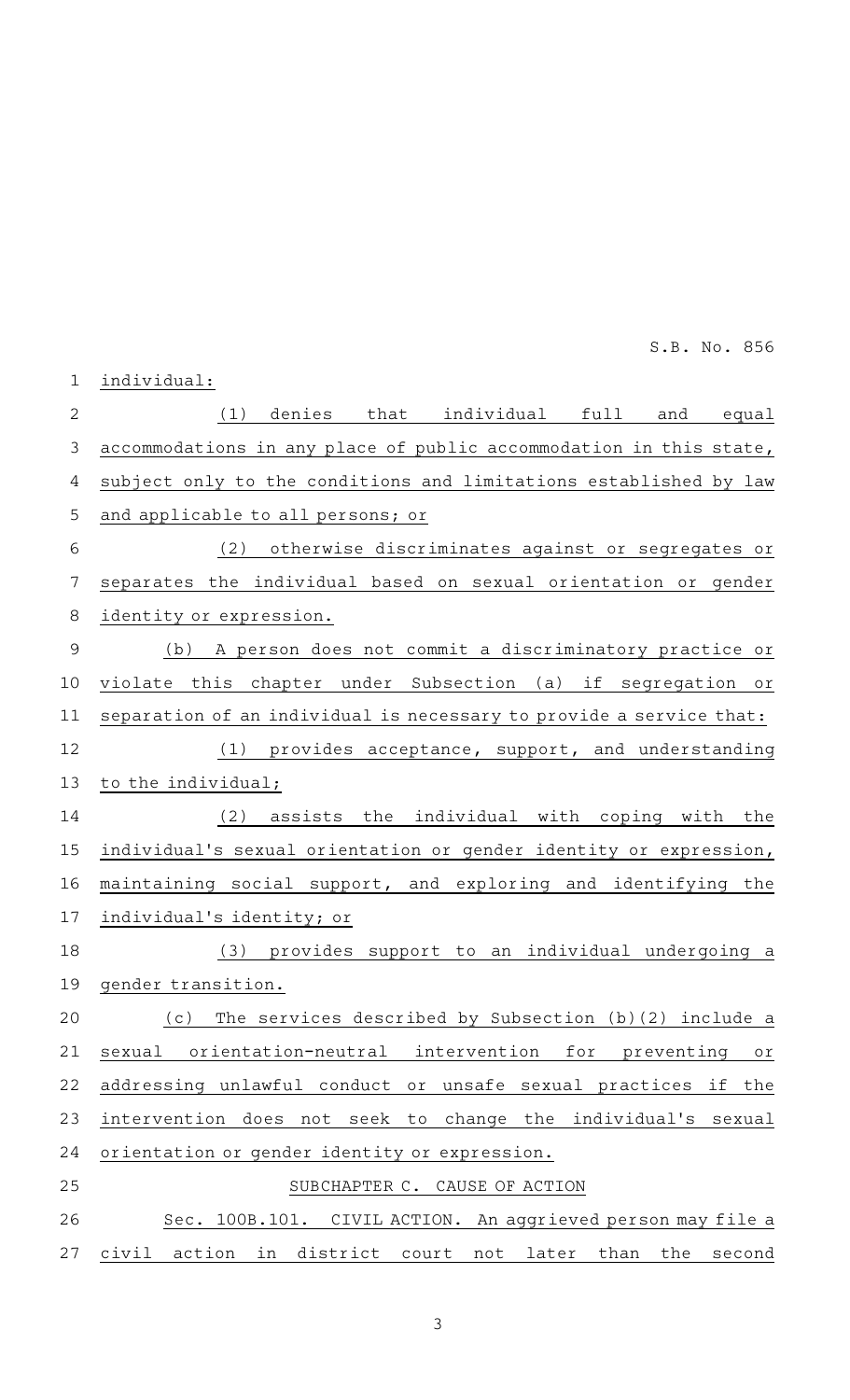anniversary of the occurrence of the termination of an alleged discriminatory practice under this chapter to obtain appropriate relief with respect to the discriminatory practice. Sec. 100B.102. RELIEF GRANTED. In an action under this subchapter, if the court finds that a discriminatory practice has occurred or is about to occur, the court may award to the plaintiff:  $(1)$  actual and punitive damages; (2) reasonable attorney's fees; (3) court costs; and (4) any permanent or temporary injunction, temporary restraining order, or other order, including an order enjoining the defendant from engaging in the practice or ordering other appropriate action. SECTION 2. Subchapter A, Chapter 2155, Government Code, is amended by adding Section 2155.0065 to read as follows: Sec. 2155.0065. PROHIBITION AGAINST DISCRIMINATION BY STATE CONTRACTOR BASED ON SEXUAL ORIENTATION OR GENDER IDENTITY OR EXPRESSION. (a) In this section: (1) "Employee" means an individual who is employed by a contractor or subcontractor for compensation. (2) "Gender identity or expression" means having or being perceived as having a gender-related identity, appearance, expression, or behavior, regardless of whether that identity, appearance, expression, or behavior is different from that commonly associated with the individual 's actual or perceived sex. (3) "Sexual orientation" means the actual or perceived status of an individual with respect to the individual 's sexuality. 1 2 3 4 5 6 7 8 9 10 11 12 13 14 15 16 17 18 19 20 21 22 23 24 25 26 27

S.B. No. 856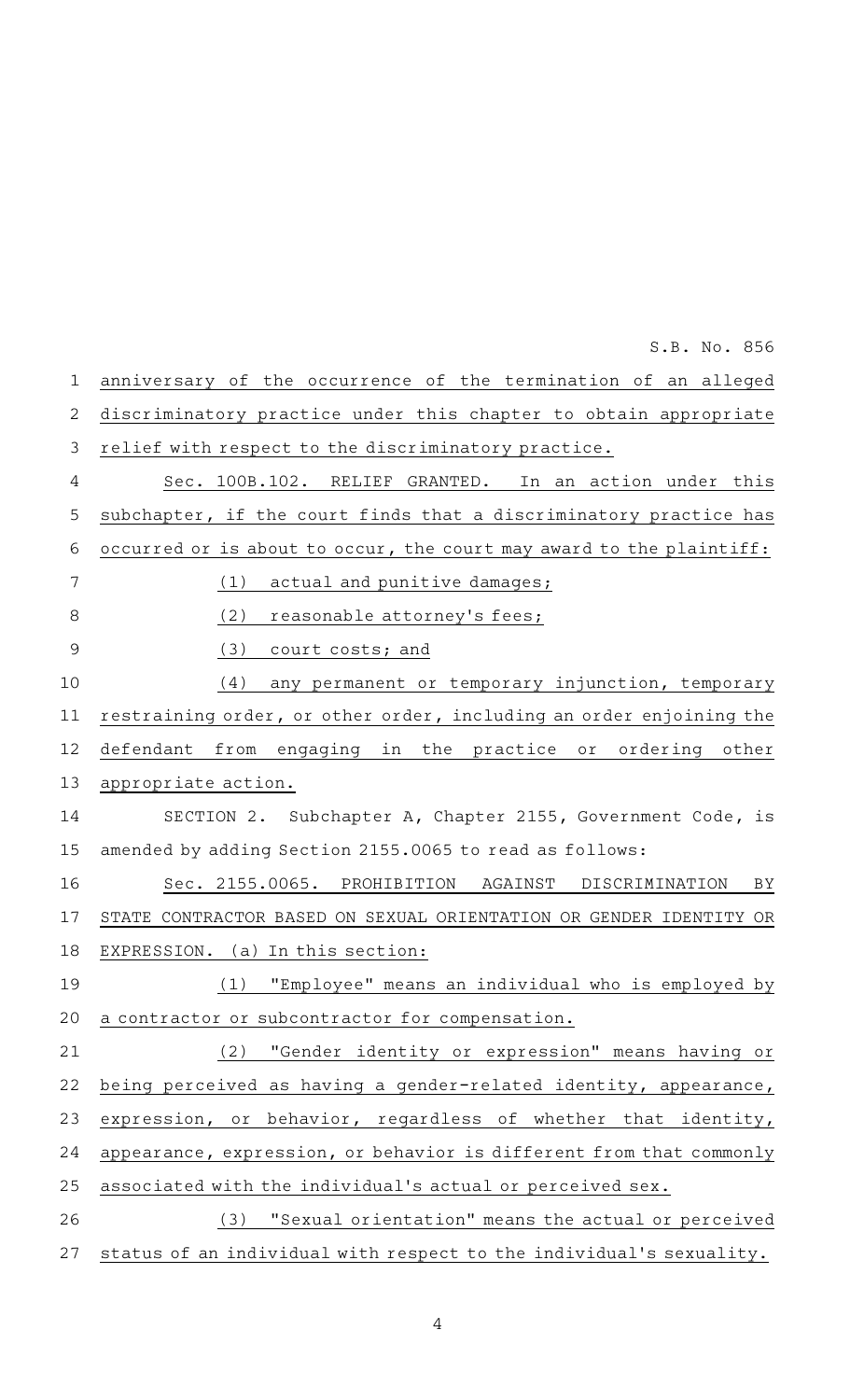(b) A state agency contracting with a contractor under this subtitle shall require the contractor to adopt and apply an employment policy under which the contractor and any subcontractor may not, because of sexual orientation or gender identity or expression: (1) fail or refuse to hire an individual, discharge an individual, or discriminate in any other manner against an individual in connection with compensation or the terms, conditions, or privileges of employment; or (2) limit, segregate, or classify an employee or applicant for employment in a manner that would deprive or tend to deprive an individual of any employment opportunity or adversely affect in any other manner the status of an employee. (c) Each contract entered into between a state agency and a contractor under this subtitle must include terms that: (1) authorize an employee of a contractor or subcontractor, or an applicant for employment with the contractor or subcontractor, to make a verbal or written complaint to the state agency regarding the contractor 's or subcontractor 's noncompliance with an employment policy required by Subsection (b);  $(2)$  explain that, on confirmation of a contractor's noncompliance with an employment policy required by Subsection (b) that is the subject of a complaint, the state agency shall provide to the contractor written notice of the noncompliance by hand delivery or certified mail; (3) inform a contractor that the state agency may 1 2 3 4 5 6 7 8 9 10 11 12 13 14 15 16 17 18 19 20 21 22 23 24 25 26 S.B. No. 856

impose an administrative penalty if the contractor fails to comply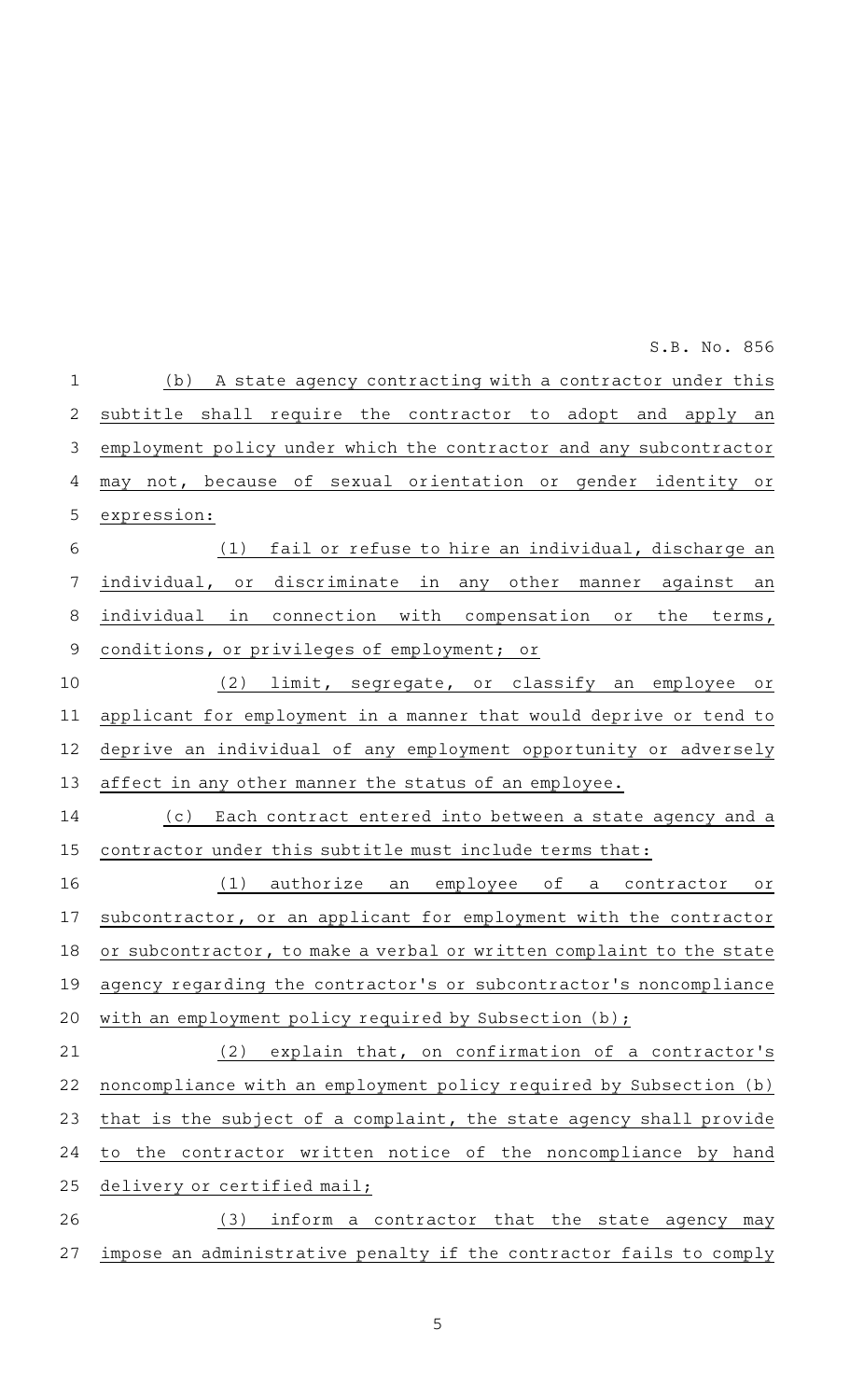with an employment policy required by Subsection (b) after the date on which the contractor receives notice under Subdivision (2); and  $(4)$  explain that an amount equal to the amount of the administrative penalty may be withheld from a payment otherwise owed to a contractor under a contract. (d) The amount of an administrative penalty imposed under Subsection (c)(3) is \$100 per day for each employee or applicant for employment who is discriminated against in violation of an employment policy required by Subsection (b). (e) Each state agency shall develop procedures for the administration of this section. SECTION 3. Section [21.002,](http://www.statutes.legis.state.tx.us/GetStatute.aspx?Code=LA&Value=21.002&Date=3/2/2015) Labor Code, is amended by adding Subdivisions (9-a) and (13-a) to read as follows: (9-a)AA"Gender identity or expression" means having or being perceived as having a gender-related identity, appearance, expression, or behavior, regardless of whether that identity, appearance, expression, or behavior is different from that commonly associated with the individual 's actual or perceived sex. (13-a) "Sexual orientation" means the actual or perceived status of an individual with respect to the individual 's sexuality. SECTION 4. Section [21.051](http://www.statutes.legis.state.tx.us/GetStatute.aspx?Code=LA&Value=21.051&Date=3/2/2015), Labor Code, is amended to read as follows: Sec. 21.051. DISCRIMINATION BY EMPLOYER. An employer commits an unlawful employment practice if because of race, color, disability, religion, sex, national origin, [ox] age, sexual orientation, or gender identity or expression the employer: 1 2 3 4 5 6 7 8 9 10 11 12 13 14 15 16 17 18 19 20 21 22 23 24 25 26 27 S.B. No. 856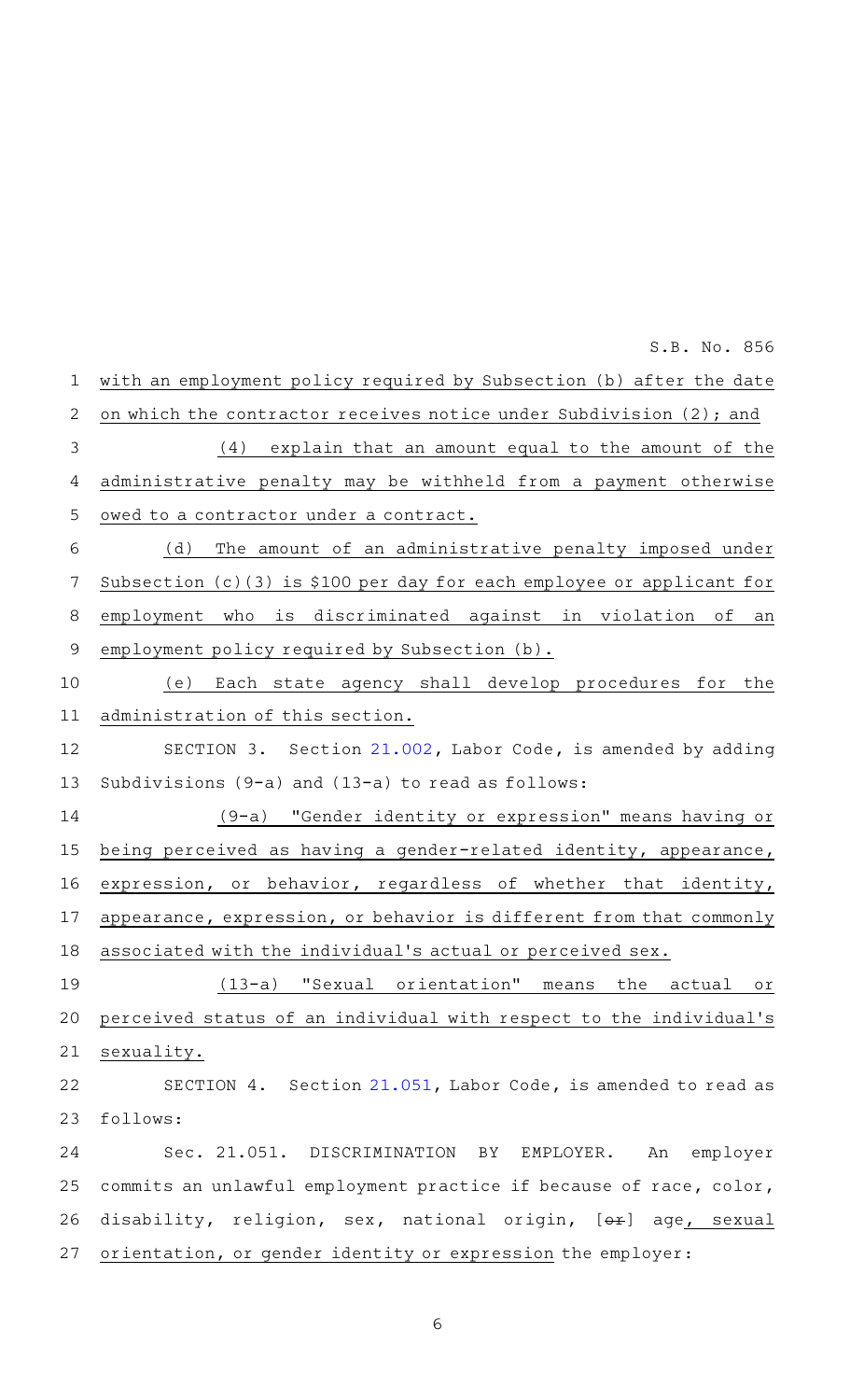(1) fails or refuses to hire an individual, discharges an individual, or discriminates in any other manner against an individual in connection with compensation or the terms, conditions, or privileges of employment; or 1 2 3 4

(2) limits, segregates, or classifies an employee or applicant for employment in a manner that would deprive or tend to deprive an individual of any employment opportunity or adversely affect in any other manner the status of an employee. 5 6 7 8

SECTION 5. Section [21.052](http://www.statutes.legis.state.tx.us/GetStatute.aspx?Code=LA&Value=21.052&Date=3/2/2015), Labor Code, is amended to read as follows: 9 10

Sec. 21.052. DISCRIMINATION BY EMPLOYMENT AGENCY. An employment agency commits an unlawful employment practice if the employment agency: 11 12 13

(1) fails or refuses to refer for employment or discriminates in any other manner against an individual because of race, color, disability, religion, sex, national origin, [ox] age, sexual orientation, or gender identity or expression; or 14 15 16 17

(2) classifies or refers an individual for employment on the basis of race, color, disability, religion, sex, national origin, [ox] age, sexual orientation, or gender identity or expression. 18 19 20 21

SECTION 6. Section [21.053](http://www.statutes.legis.state.tx.us/GetStatute.aspx?Code=LA&Value=21.053&Date=3/2/2015), Labor Code, is amended to read as follows: 22 23

Sec. 21.053. DISCRIMINATION BY LABOR ORGANIZATION. A labor organization commits an unlawful employment practice if because of race, color, disability, religion, sex, national origin,  $[+]$  age, sexual orientation, or gender identity or expression the labor 24 25 26 27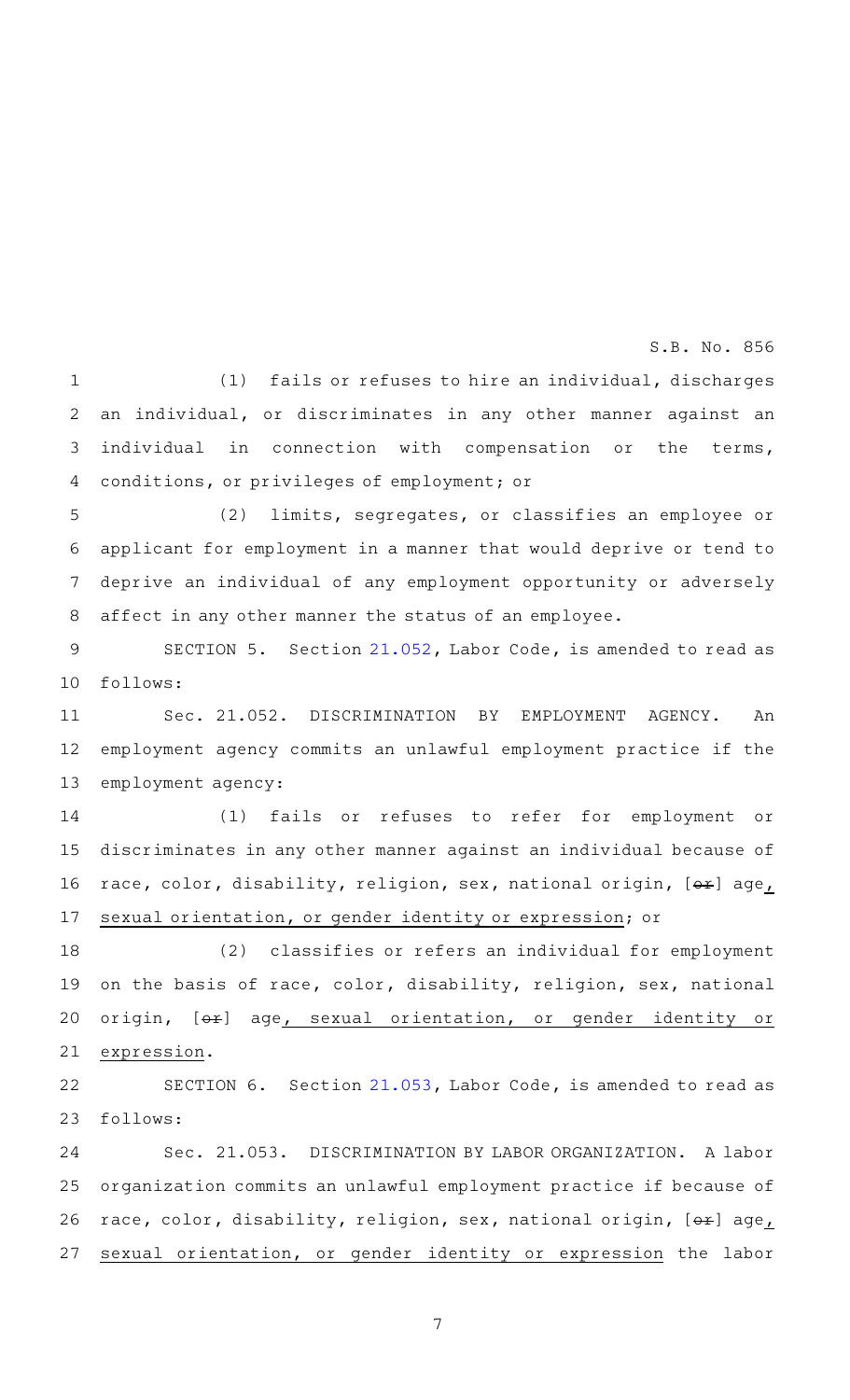organization: 1

(1) excludes or expels from membership or discriminates in any other manner against an individual; or 2 3

(2) limits, segregates, or classifies a member or an applicant for membership or classifies or fails or refuses to refer for employment an individual in a manner that would: 4 5 6

(A) deprive or tend to deprive an individual of any employment opportunity; 7 8

(B) limit an employment opportunity or adversely affect in any other manner the status of an employee or of an applicant for employment; or 9 10 11

(C) cause or attempt to cause an employer to violate this subchapter. 12 13

SECTION 7. Section [21.054\(](http://www.statutes.legis.state.tx.us/GetStatute.aspx?Code=LA&Value=21.054&Date=3/2/2015)a), Labor Code, is amended to read as follows: 14 15

(a) Unless a training or retraining opportunity or program is provided under an affirmative action plan approved under a federal law, rule, or order, an employer, labor organization, or joint labor-management committee controlling an apprenticeship, on-the-job training, or other training or retraining program commits an unlawful employment practice if the employer, labor organization, or committee discriminates against an individual because of race, color, disability, religion, sex, national origin, [ $\Theta$ ) age, sexual orientation, or gender identity or expression in admission to or participation in the program. 16 17 18 19 20 21 22 23 24 25

SECTION 8. Section [21.059\(](http://www.statutes.legis.state.tx.us/GetStatute.aspx?Code=LA&Value=21.059&Date=3/2/2015)a), Labor Code, is amended to read as follows: 26 27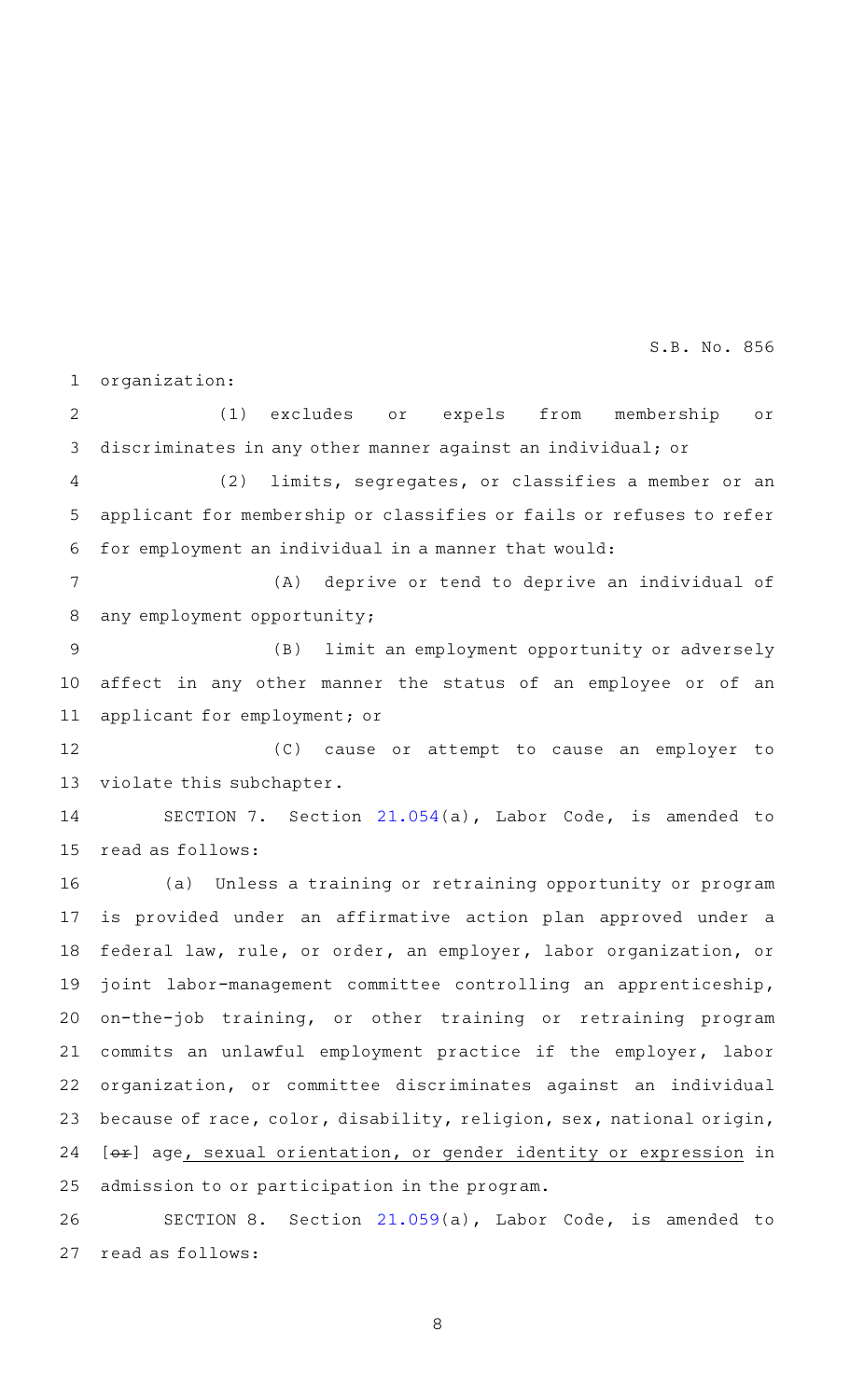(a) An employer, labor organization, employment agency, or joint labor-management committee controlling an apprenticeship, on-the-job training, or other training or retraining program commits an unlawful employment practice if the employer, labor organization, employment agency, or committee prints or publishes or causes to be printed or published a notice or advertisement relating to employment that: 1 2 3 4 5 6 7

(1) indicates a preference, limitation, specification, or discrimination based on race, color, disability, religion, sex, national origin, [or] age, sexual orientation, or gender identity or expression; and 8 9 10 11

(2) concerns an employee's status, employment, or admission to or membership or participation in a labor union or training or retraining program. 12 13 14

SECTION 9. Section [21.102\(](http://www.statutes.legis.state.tx.us/GetStatute.aspx?Code=LA&Value=21.102&Date=3/2/2015)c), Labor Code, is amended to read as follows: 15 16

(c) This section does not apply to standards of compensation or terms, conditions, or privileges of employment that are discriminatory on the basis of race, color, disability, religion, sex, national origin, [ox] age, sexual orientation, or gender identity or expression. 17 18 19 20 21

SECTION 10. Section [21.112](http://www.statutes.legis.state.tx.us/GetStatute.aspx?Code=LA&Value=21.112&Date=3/2/2015), Labor Code, is amended to read as follows: 22 23

Sec. 21.112. EMPLOYEES AT DIFFERENT LOCATIONS. An employer does not commit an unlawful employment practice by applying to employees who work in different locations different standards of compensation or different terms, conditions, or privileges of 24 25 26 27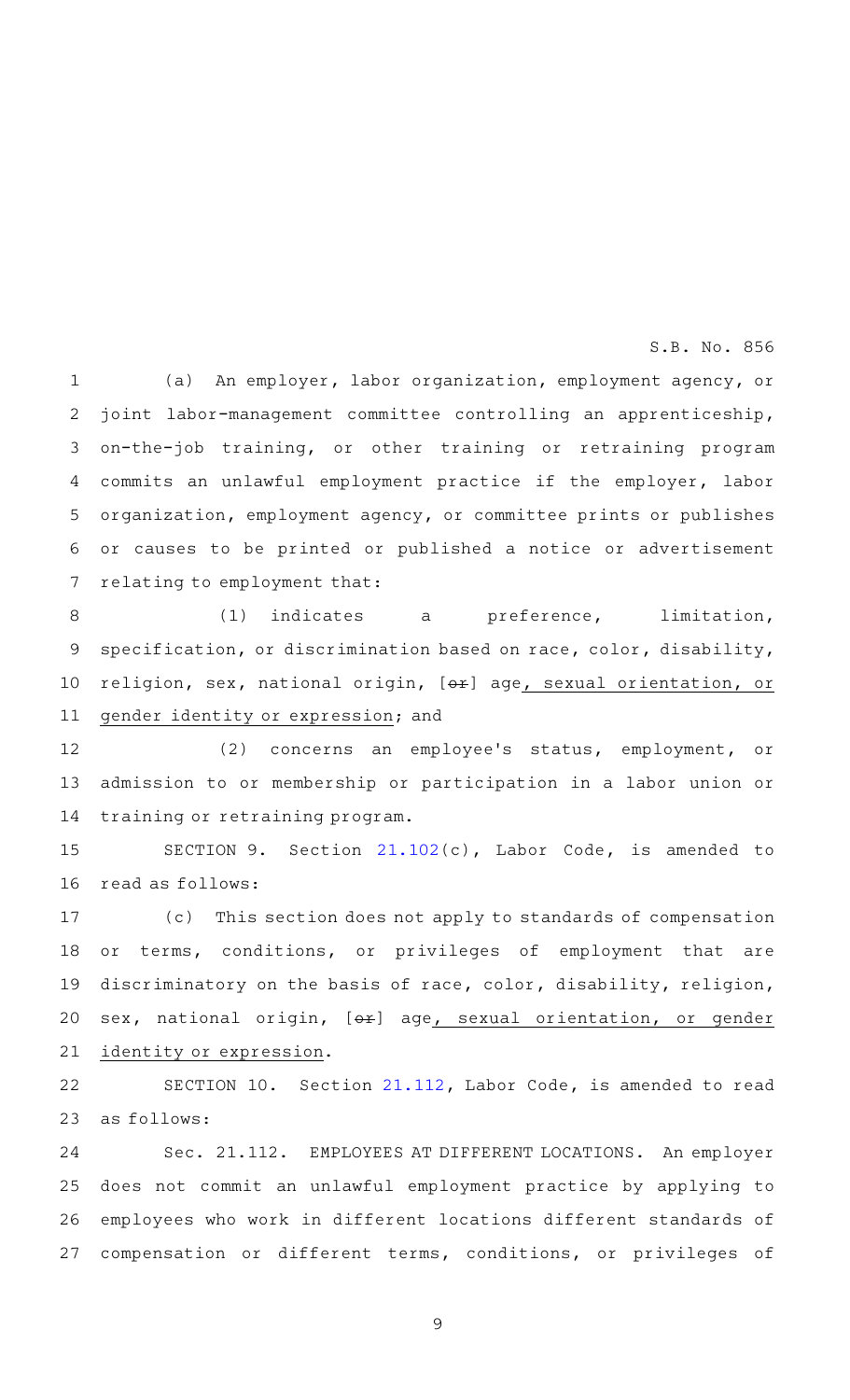employment that are not discriminatory on the basis of race, color, disability, religion, sex, national origin, [ox] age, sexual orientation, or gender identity or expression. SECTION 11. Section [21.113](http://www.statutes.legis.state.tx.us/GetStatute.aspx?Code=LA&Value=21.113&Date=3/2/2015), Labor Code, is amended to read as follows: Sec. 21.113. IMBALANCE PLAN NOT REQUIRED. This chapter does not require a person subject to this chapter to grant preferential treatment to an individual or a group on the basis of race, color, disability, religion, sex, national origin,  $[+]$  age, sexual orientation, or gender identity or expression because of an imbalance between: (1) the total number or percentage of persons of that individual's or group's race, color, disability, religion, sex, national origin,  $[ $\leftrightarrow$ ] age$ , sexual orientation, or gender identity or expression:  $(A)$  employed by an employer; (B) referred or classified for employment by an employment agency or labor organization; (C) admitted to membership or classified by a labor organization; or (D) admitted to or employed in an apprenticeship, on-the-job training, or other training or retraining program; and (2) the total number or percentage of persons of that race, color, disability, religion, sex, national origin, [or] age, sexual orientation, or gender identity or expression in:  $(A)$  a community, this state, a region, or other area; or 1 2 3 4 5 6 7 8 9 10 11 12 13 14 15 16 17 18 19 20 21 22 23 24 25 26 27

S.B. No. 856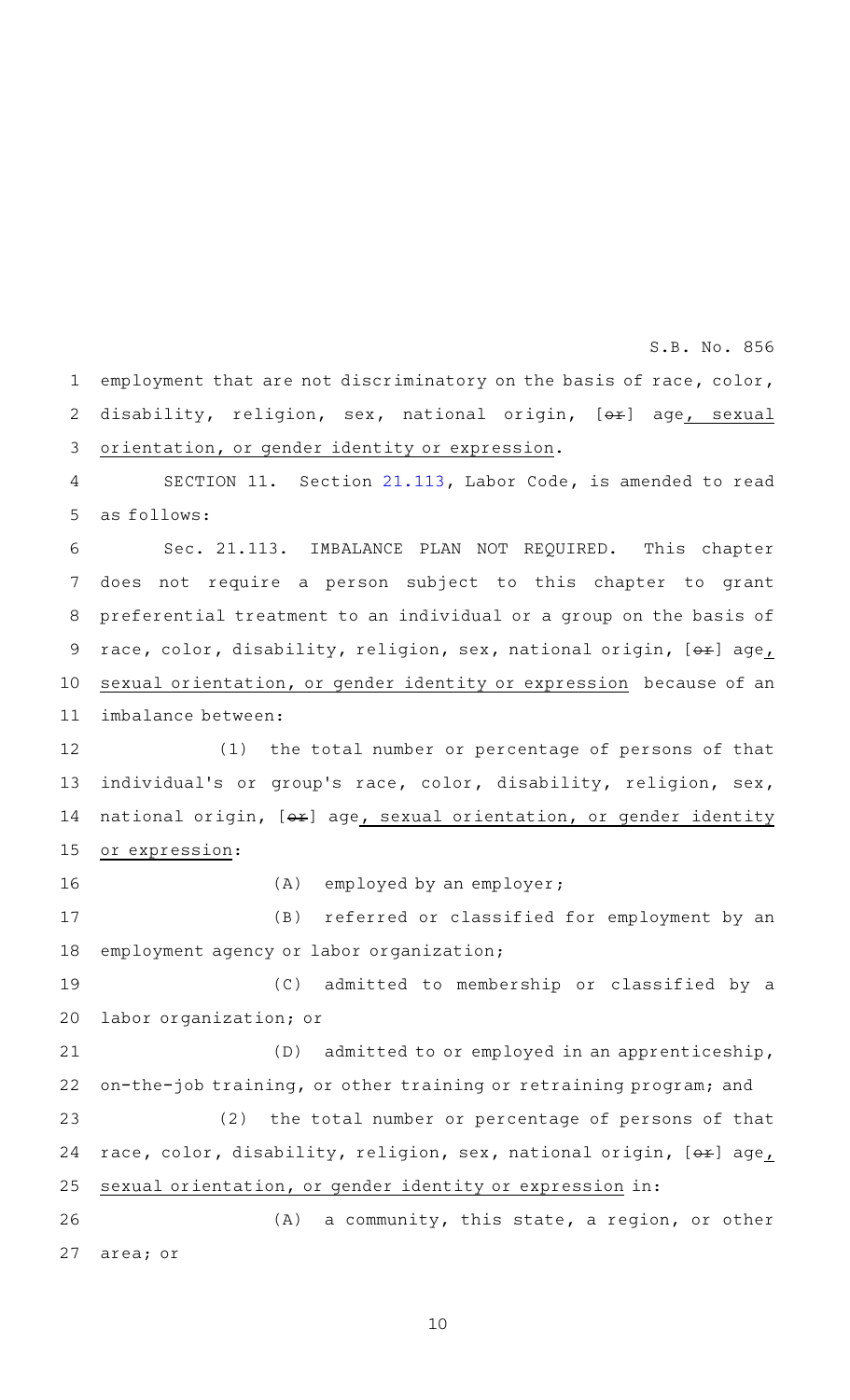$(B)$  the available work force in a community, this state, a region, or other area. 1 2

SECTION 12. Section [21.120\(](http://www.statutes.legis.state.tx.us/GetStatute.aspx?Code=LA&Value=21.120&Date=3/2/2015)b), Labor Code, is amended to read as follows: 3 4

(b) Subsection (a) does not apply to a policy adopted or applied with the intent to discriminate because of race, color, sex, national origin, religion, age, [or] disability, sexual orientation, or gender identity or expression. 5 6 7 8

SECTION 13. Section [21.122\(](http://www.statutes.legis.state.tx.us/GetStatute.aspx?Code=LA&Value=21.122&Date=3/2/2015)a), Labor Code, is amended to read as follows: 9 10

(a) An unlawful employment practice based on disparate impact is established under this chapter only if: 11 12

(1) a complainant demonstrates that a respondent uses a particular employment practice that causes a disparate impact on the basis of race, color, sex, national origin, religion,  $[ $\Theta F$ ]$ disability, sexual orientation, or gender identity or expression and the respondent fails to demonstrate that the challenged practice is job-related for the position in question and consistent with business necessity; or 13 14 15 16 17 18 19

(2) the complainant makes the demonstration in accordance with federal law as that law existed June 4, 1989, with respect to the concept of alternative employment practices, and the respondent refuses to adopt such an alternative employment practice. 20 21 22 23 24

SECTION 14. Section [21.124](http://www.statutes.legis.state.tx.us/GetStatute.aspx?Code=LA&Value=21.124&Date=3/2/2015), Labor Code, is amended to read as follows: 25 26

27

Sec. 21.124. PROHIBITION AGAINST DISCRIMINATORY USE OF TEST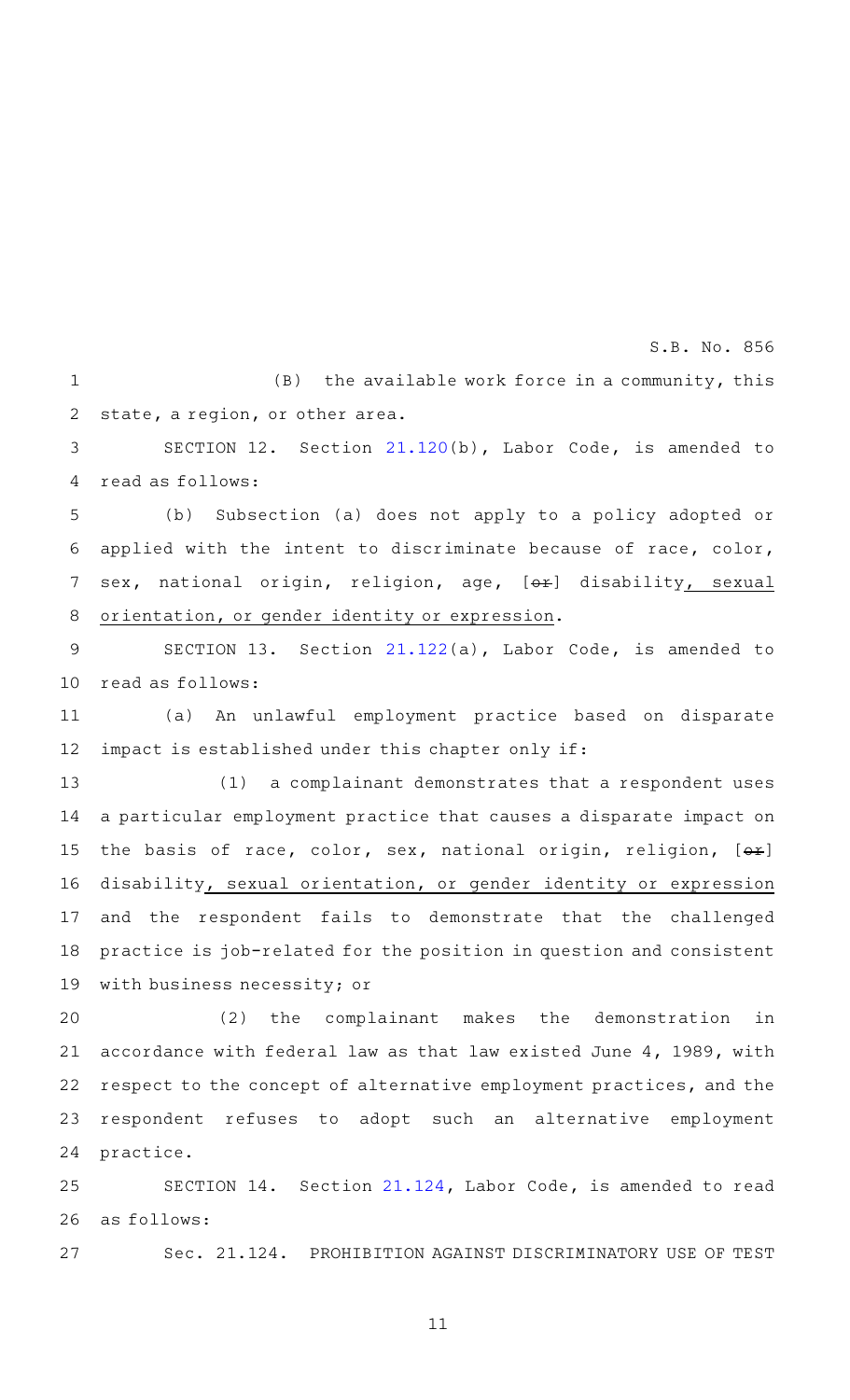SCORES. It is an unlawful employment practice for a respondent, in connection with the selection or referral of applicants for employment or promotion, to adjust the scores of, use different cutoff scores for, or otherwise alter the results of employment-related tests on the basis of race, color, sex, national origin, religion, age, [Ox] disability, sexual orientation, or gender identity or expression. 1 2 3 4 5 6 7

SECTION 15. The heading to Section [21.125](http://www.statutes.legis.state.tx.us/GetStatute.aspx?Code=LA&Value=21.125&Date=3/2/2015), Labor Code, is amended to read as follows: 8 9

Sec. 21.125. CLARIFYING PROHIBITION AGAINST IMPERMISSIBLE CONSIDERATION OF RACE, COLOR, SEX, NATIONAL ORIGIN, RELIGION, AGE, [OR] DISABILITY, SEXUAL ORIENTATION, OR GENDER IDENTITY OR EXPRESSION IN EMPLOYMENT PRACTICES. 10 11 12 13

SECTION 16. Section  $21.125(a)$  $21.125(a)$ , Labor Code, is amended to read as follows: 14 15

(a) Except as otherwise provided by this chapter, an unlawful employment practice is established when the complainant demonstrates that race, color, sex, national origin, religion, age, [ $\Theta$ ) disability, sexual orientation, or gender identity or expression was a motivating factor for an employment practice, even if other factors also motivated the practice, unless race, color, sex, national origin, religion, age, [ox] disability, sexual orientation, or gender identity or expression is combined with objective job-related factors to attain diversity in the employer 's work force. 16 17 18 19 20 21 22 23 24 25

SECTION 17. Section [21.126](http://www.statutes.legis.state.tx.us/GetStatute.aspx?Code=LA&Value=21.126&Date=3/2/2015), Labor Code, is amended to read as follows: 26 27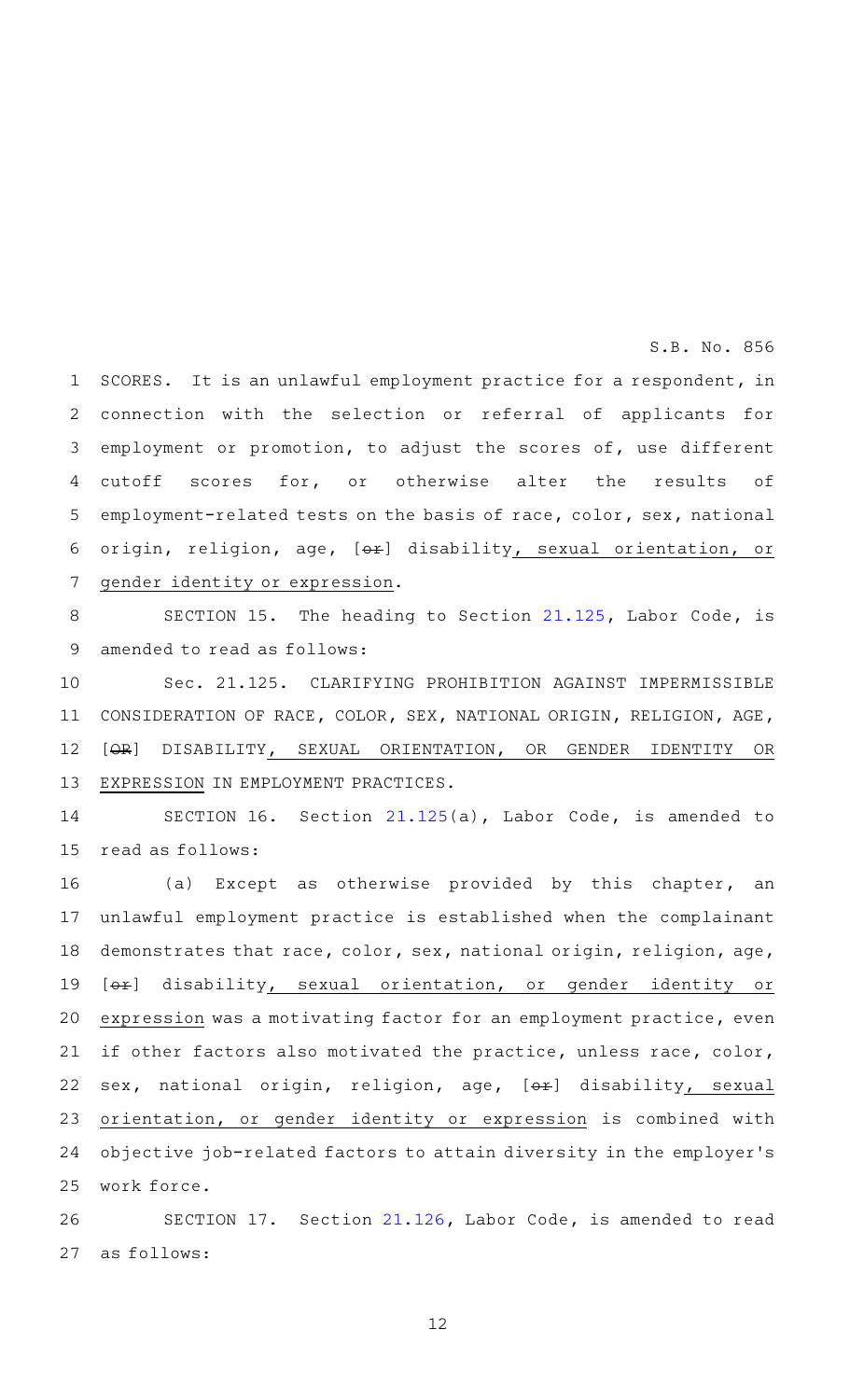Sec. 21.126. COVERAGE OF PREVIOUSLY EXEMPT EMPLOYEES OF THE STATE OR POLITICAL SUBDIVISION OF THE STATE. It is an unlawful employment practice for a person elected to public office in this state or a political subdivision of this state to discriminate because of race, color, sex, national origin, religion, age,  $[ $\Theta F$ ]$ disability, sexual orientation, or gender identity or expression against an individual who is an employee or applicant for employment to: 1 2 3 4 5 6 7 8

9

(1) serve on the elected official's personal staff;

S.B. No. 856

(2) serve the elected official on a policy-making level; or 10 11

(3) serve the elected official as an immediate advisor with respect to the exercise of the constitutional or legal powers of the office. 12 13 14

SECTION 18. Section [21.152\(](http://www.statutes.legis.state.tx.us/GetStatute.aspx?Code=LA&Value=21.152&Date=3/2/2015)a), Labor Code, is amended to read as follows: 15 16

(a) A political subdivision or two or more political subdivisions acting jointly may create a local commission to: 17 18

19

(1) promote the purposes of this chapter; and

 $(2)$  secure for all individuals in the jurisdiction of each political subdivision freedom from discrimination because of race, color, disability, religion, sex, national origin, [ox] age, sexual orientation, or gender identity or expression. 20 21 22 23

SECTION 19. Section [21.155\(](http://www.statutes.legis.state.tx.us/GetStatute.aspx?Code=LA&Value=21.155&Date=3/2/2015)a), Labor Code, is amended to read as follows: 24 25

(a) The commission [Commission on Human Rights] shall refer a complaint concerning discrimination in employment because of 26 27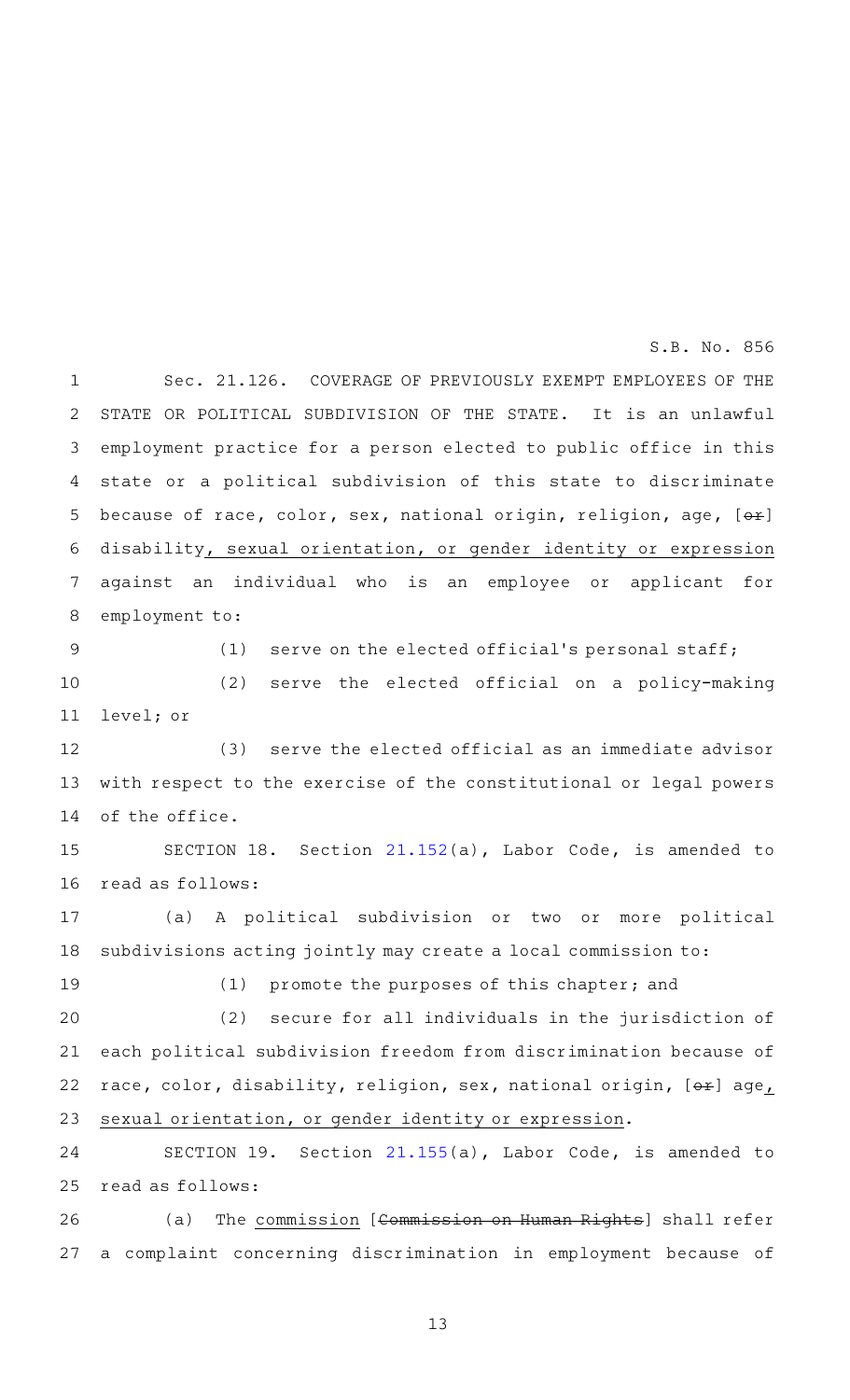race, color, disability, religion, sex, national origin, [ox] age, sexual orientation, or gender identity or expression that is filed with that commission to a local commission with the necessary investigatory and conciliatory powers if: 1 2 3 4

 $(1)$  the complaint has been referred to the commission [Commission on Human Rights] by the federal government; or 5 6

 $(2)$  jurisdiction over the subject matter of the complaint has been deferred to the commission [Commission on Human Rights] by the federal government. 7 8 9

SECTION 20. Section [301.003](http://www.statutes.legis.state.tx.us/GetStatute.aspx?Code=PR&Value=301.003&Date=3/2/2015), Property Code, is amended by amending Subdivision (6) and adding Subdivisions (9-a) and (10-a) to read as follows: 10 11 12

(6) "Disability" means a mental or physical impairment that substantially limits at least one major life activity, a record of the impairment, or being regarded as having the impairment. The term does not include current illegal use of or addiction to any drug or illegal or federally controlled substance [and does not apply to an individual because of an individual's sexual orientation or because that individual is a transvestite]. 13 14 15 16 17 18 19

(9-a)AA"Gender identity or expression" means having or being perceived as having a gender-related identity, appearance, expression, or behavior, regardless of whether that identity, appearance, expression, or behavior is different from that commonly associated with the individual 's actual or perceived sex. 20 21 22 23 24

 $(10-a)$  "Sexual orientation" means the actual or perceived status of an individual with respect to the individual 's sexuality. 25 26 27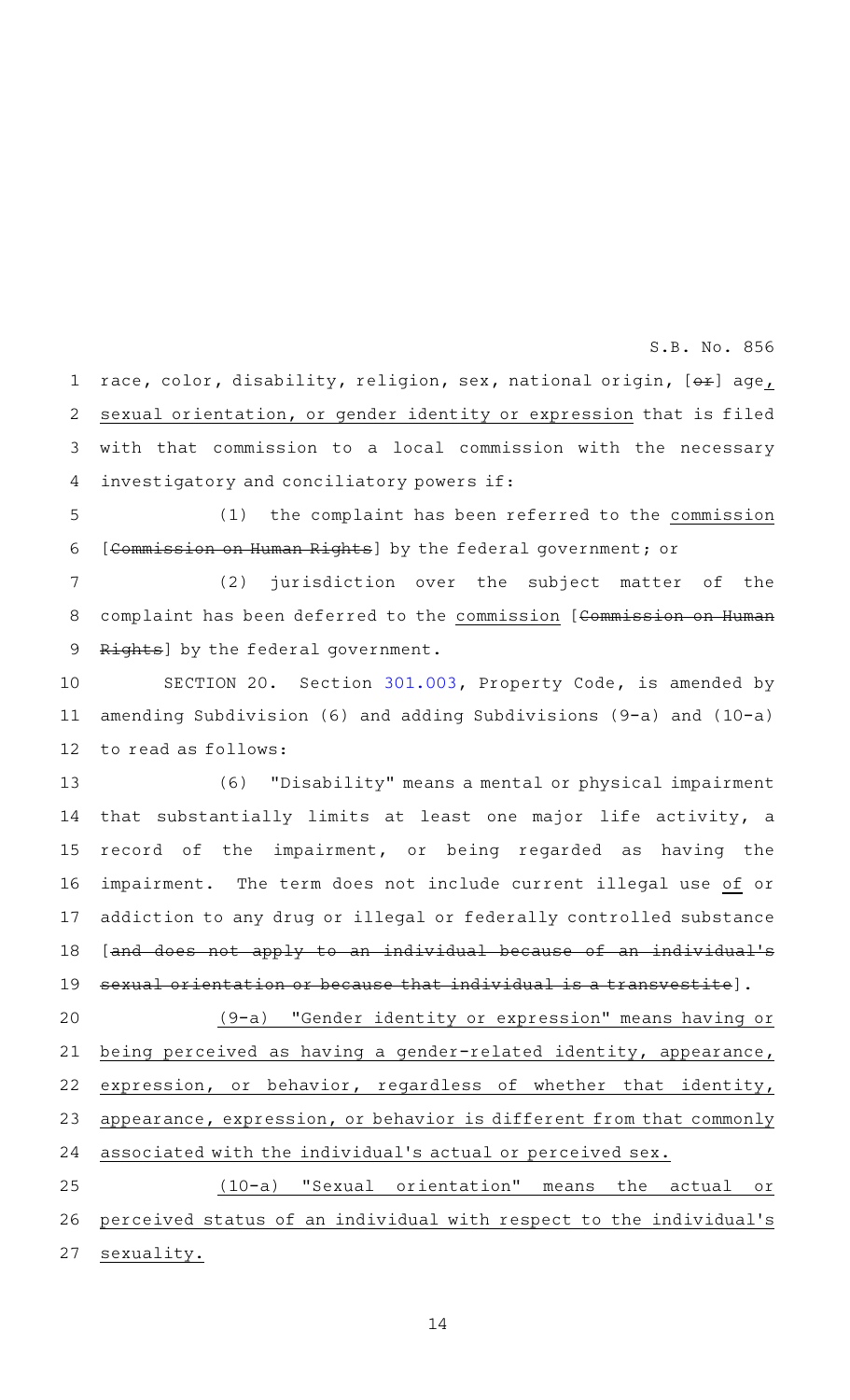SECTION 21. Sections  $301.021(a)$  $301.021(a)$  and (b), Property Code, are amended to read as follows: 1 2

S.B. No. 856

(a) A person may not refuse to sell or rent, after the making of a bona fide offer, refuse to negotiate for the sale or rental of, or in any other manner make unavailable or deny a dwelling to another because of race, color, religion, sex, familial status, [ $\Theta$ ) national origin, sexual orientation, or gender identity or expression. 3 4 5 6 7 8

(b) A person may not discriminate against another in the terms, conditions, or privileges of sale or rental of a dwelling or in providing services or facilities in connection with a sale or rental of a dwelling because of race, color, religion, sex, familial status, [ $\Theta$ ¥] national origin, sexual orientation, or gender identity or expression. 9 10 11 12 13 14

SECTION 22. Section [301.022](http://www.statutes.legis.state.tx.us/GetStatute.aspx?Code=PR&Value=301.022&Date=3/2/2015), Property Code, is amended to read as follows: 15 16

Sec. 301.022. PUBLICATION. A person may not make, print, or publish or effect the making, printing, or publishing of a notice, statement, or advertisement that is about the sale or rental of a dwelling and that indicates any preference, limitation, or discrimination or the intention to make a preference, limitation, or discrimination because of race, color, religion, sex, disability, familial status, [ex] national origin, sexual orientation, or gender identity or expression. 17 18 19 20 21 22 23 24

SECTION 23. Section [301.023](http://www.statutes.legis.state.tx.us/GetStatute.aspx?Code=PR&Value=301.023&Date=3/2/2015), Property Code, is amended to read as follows: 25 26

Sec. 301.023. INSPECTION. A person may not represent to 27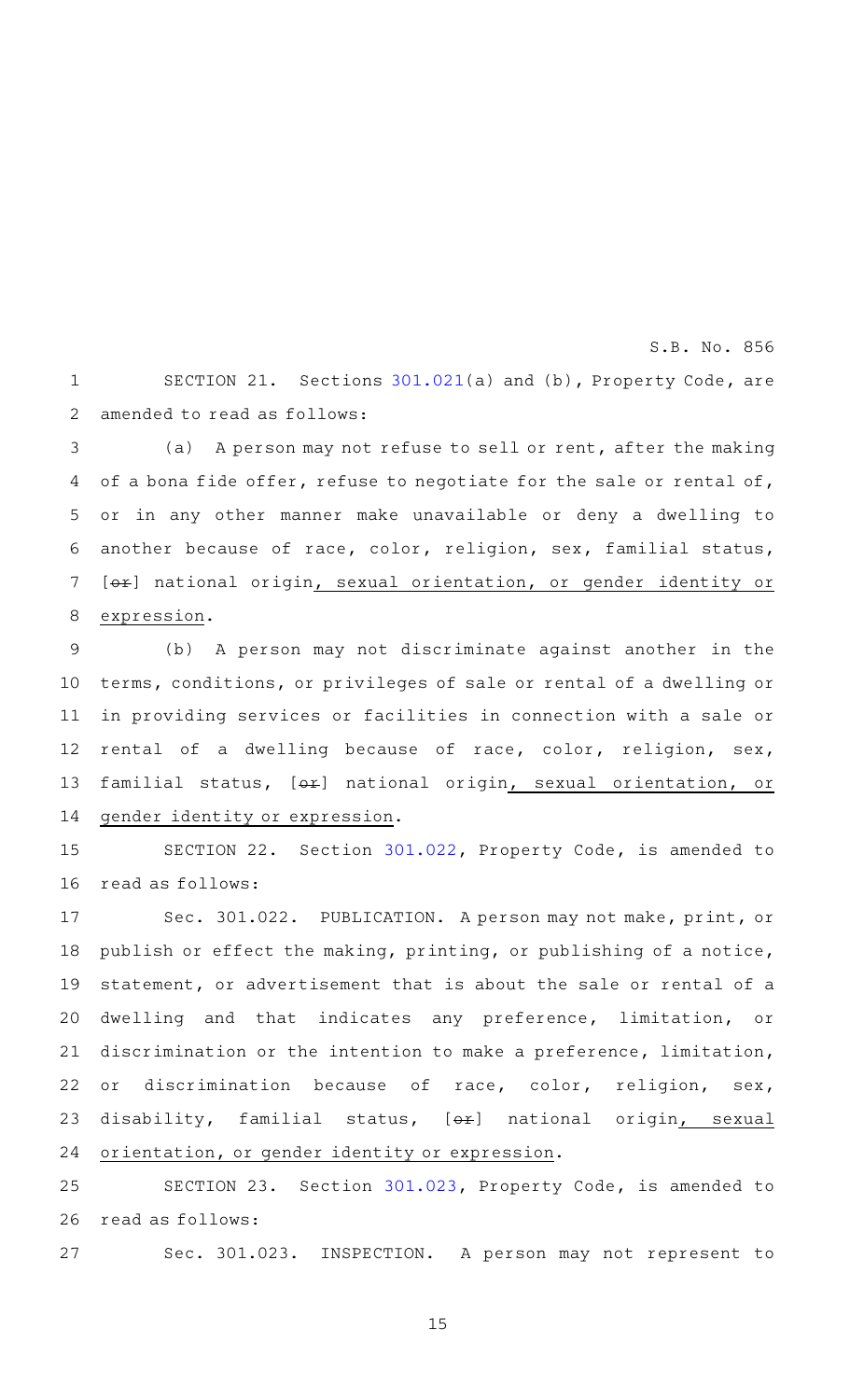another because of race, color, religion, sex, disability, familial status, [ox] national origin, sexual orientation, or gender identity or expression that a dwelling is not available for inspection for sale or rental when the dwelling is available for inspection. 1 2 3 4 5

SECTION 24. Section [301.024](http://www.statutes.legis.state.tx.us/GetStatute.aspx?Code=PR&Value=301.024&Date=3/2/2015), Property Code, is amended to read as follows: 6 7

Sec. 301.024. ENTRY INTO NEIGHBORHOOD. A person may not, for profit, induce or attempt to induce another to sell or rent a dwelling by representations regarding the entry or prospective entry into a neighborhood of a person of a particular race, color, religion, sex, disability, familial status,  $[ $\theta$  + $\theta$ ]$  national origin, sexual orientation, or gender identity or expression. 8 9 10 11 12 13

SECTION 25. Section [301.026](http://www.statutes.legis.state.tx.us/GetStatute.aspx?Code=PR&Value=301.026&Date=3/2/2015)(a), Property Code, is amended to read as follows: 14 15

(a)AAA person whose business includes engaging in residential real estate related transactions may not discriminate against another in making a real estate related transaction available or in the terms or conditions of a real estate related transaction because of race, color, religion, sex, disability, familial status, [ $\Theta$ ¥] national origin, sexual orientation, or gender identity or expression. 16 17 18 19 20 21 22

SECTION 26. Section [301.027](http://www.statutes.legis.state.tx.us/GetStatute.aspx?Code=PR&Value=301.027&Date=3/2/2015), Property Code, is amended to read as follows: 23 24

Sec. 301.027. BROKERAGE SERVICES. A person may not deny another access to, or membership or participation in, a multiple-listing service, real estate brokers' organization, or 25 26 27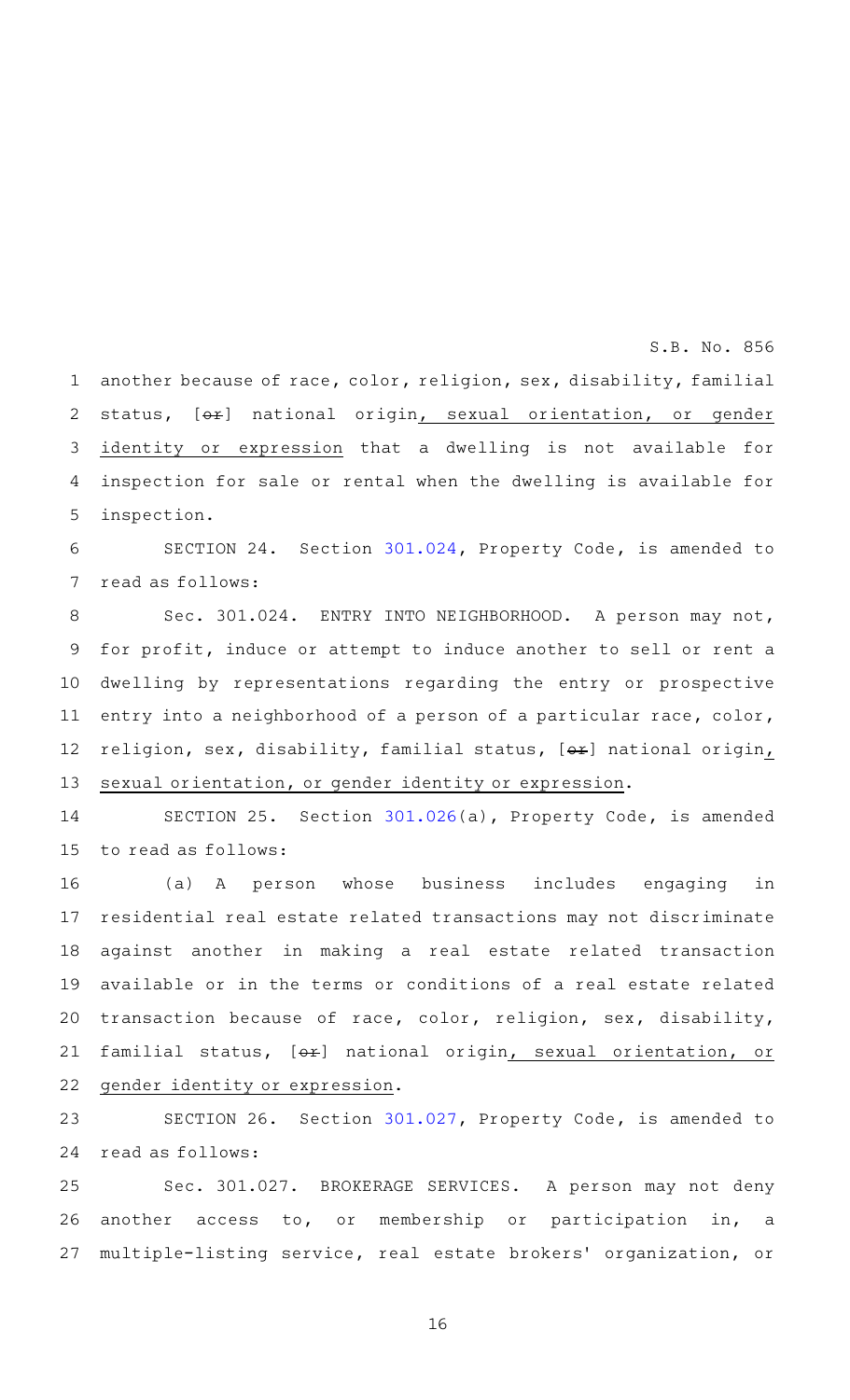other service, organization, or facility relating to the business of selling or renting dwellings, or discriminate against a person in the terms or conditions of access, membership, or participation in such an organization, service, or facility because of race, color, religion, sex, disability, familial status, [or] national origin, sexual orientation, or gender identity or expression. 1 2 3 4 5 6

SECTION 27. Sections  $301.042(a)$  $301.042(a)$  and (c), Property Code, are amended to read as follows: 7 8

(a) This chapter does not prohibit a religious organization, association, or society or a nonprofit institution or organization operated, supervised, or controlled by or in conjunction with a religious organization, association, or society from: 9 10 11 12 13

 $(1)$  limiting the sale, rental, or occupancy of dwellings that it owns or operates for other than a commercial purpose to persons of the same religion; or 14 15 16

(2) giving preference to persons of the same religion, unless membership in the religion is restricted because of race, color, sex, disability, familial status, [ox] national origin, sexual orientation, or gender identity or expression. 17 18 19 20

(c) This chapter does not prohibit a person engaged in the business of furnishing appraisals of real property from considering in those appraisals factors other than race, color, religion, sex, disability, familial status, [ex] national origin, sexual orientation, or gender identity or expression. 21 22 23 24 25

SECTION 28. Section [301.068](http://www.statutes.legis.state.tx.us/GetStatute.aspx?Code=PR&Value=301.068&Date=3/2/2015), Property Code, is amended to read as follows: 26 27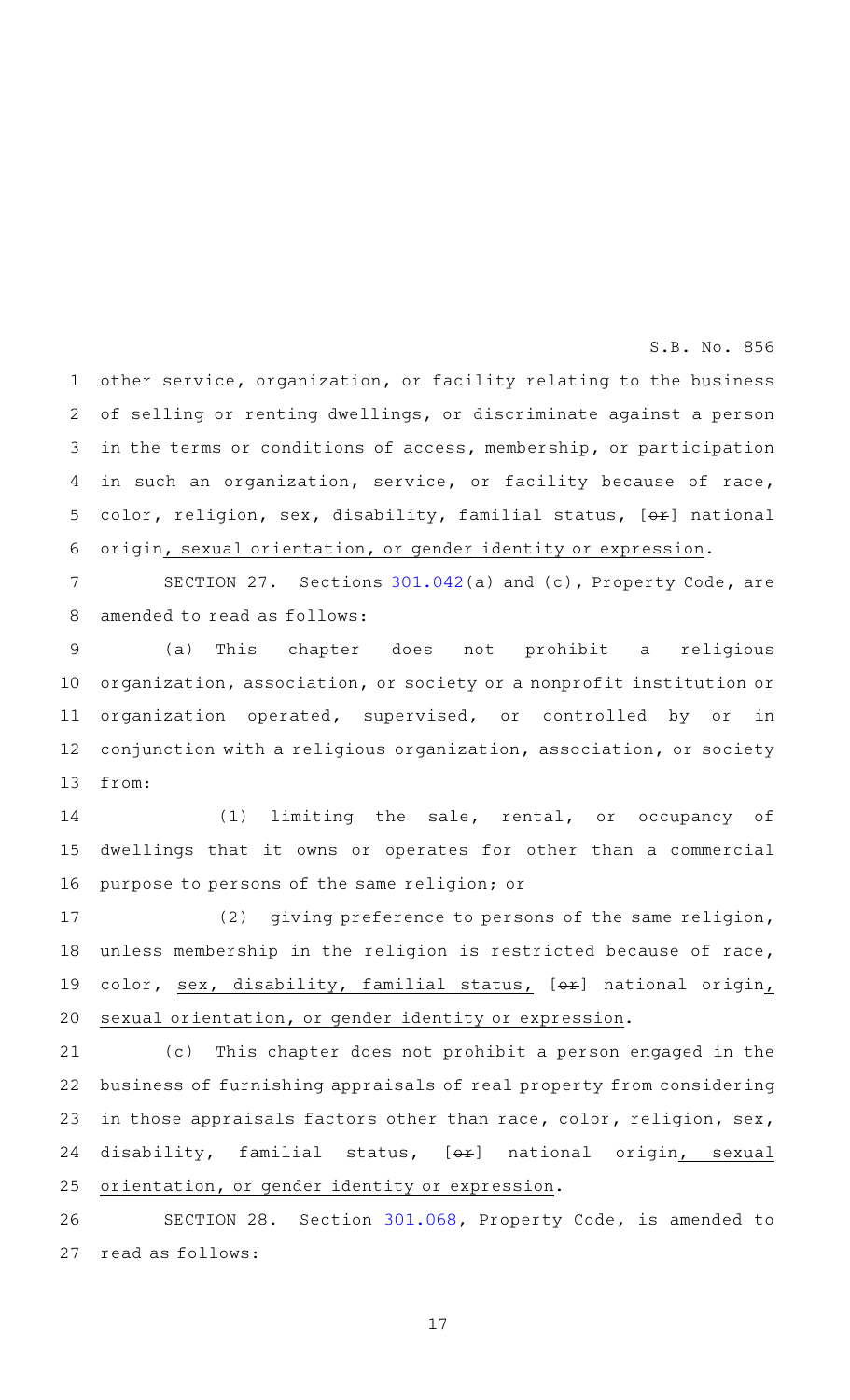Sec. 301.068. REFERRAL TO MUNICIPALITY. (a) Subject to Subsection (b), the [The] commission may defer proceedings under this chapter and refer a complaint to a municipality that has been certified by the federal Department of Housing and Urban Development as a substantially equivalent fair housing agency. 1 2 3 4 5

(b) The commission may not defer proceedings and refer a complaint under Subsection (a) to a municipality in which the alleged discrimination occurred if: 6 7 8

(1) the complaint alleges discrimination based on sexual orientation or gender identity or expression; and 9 10

(2) the municipality does not have laws prohibiting the alleged discrimination. 11 12

SECTION 29. Section [301.171](http://www.statutes.legis.state.tx.us/GetStatute.aspx?Code=PR&Value=301.171&Date=3/2/2015)(a), Property Code, is amended to read as follows: 13 14

(a) A person commits an offense if the person, without regard to whether the person is acting under color of law, by force or threat of force intentionally intimidates or interferes with a person: 15 16 17 18

(1) because of the person's race, color, religion, sex, disability, familial status, [ex] national origin, sexual orientation, or gender identity or expression and because the person is or has been selling, purchasing, renting, financing, occupying, or contracting or negotiating for the sale, purchase, rental, financing, or occupation of any dwelling or applying for or participating in a service, organization, or facility relating to the business of selling or renting dwellings; or 19 20 21 22 23 24 25 26

 $(2)$  because the person is or has been or to intimidate 27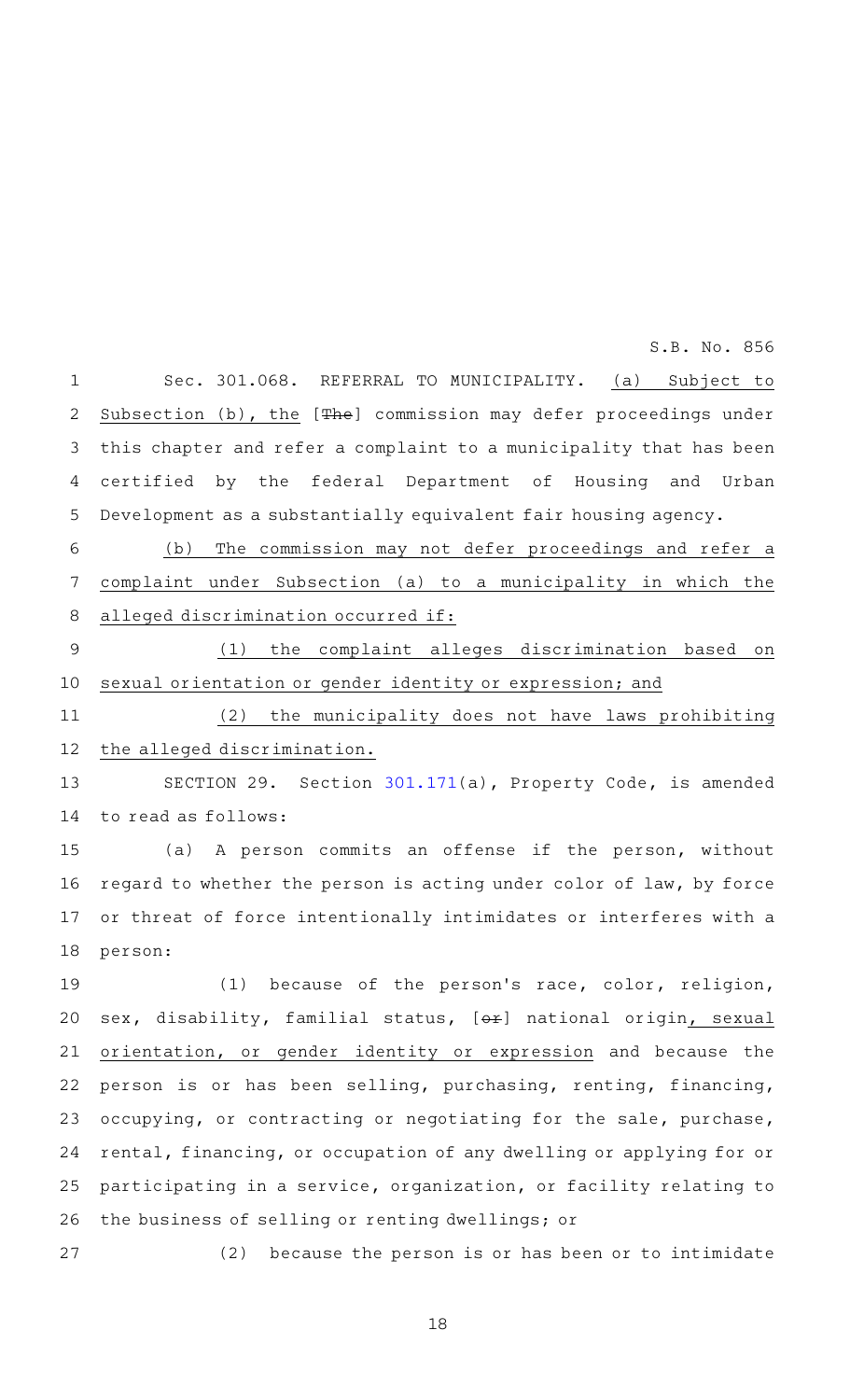the person from: 1

(A) participating, without discrimination because of race, color, religion, sex, disability, familial status, [ $\leftrightarrow$ ] national origin, sexual orientation, or gender identity or expression, in an activity, service, organization, or facility described by Subdivision  $(1)$ ;  $[ $\rightarrow$$ 2 3 4 5 6

(B) affording another person opportunity or protection to so participate; or 7 8

(C) lawfully aiding or encouraging other persons to participate, without discrimination because of race, color, religion, sex, disability, familial status,  $[+]$  national origin, sexual orientation, or gender identity or expression, in an activity, service, organization, or facility described by Subdivision (1). 9 10 11 12 13 14

SECTION 30. (a) Section 2155.0065, Government Code, as added by this Act, applies only to a contract for which a state agency first advertises or otherwise solicits bids, proposals, offers, qualifications, or other similar expressions of interest on or after the effective date of this Act. 15 16 17 18 19

(b) The changes in law made by this Act to the Labor Code apply to conduct occurring on or after the effective date of this Act. Conduct occurring before that date is governed by the law in effect on the date the conduct occurred, and the former law is continued in effect for that purpose. 20 21 22 23 24

(c) The changes in law made by this Act to the Property Code apply only to a complaint filed with the Texas Workforce Commission civil rights division on or after the effective date of this Act. A 25 26 27